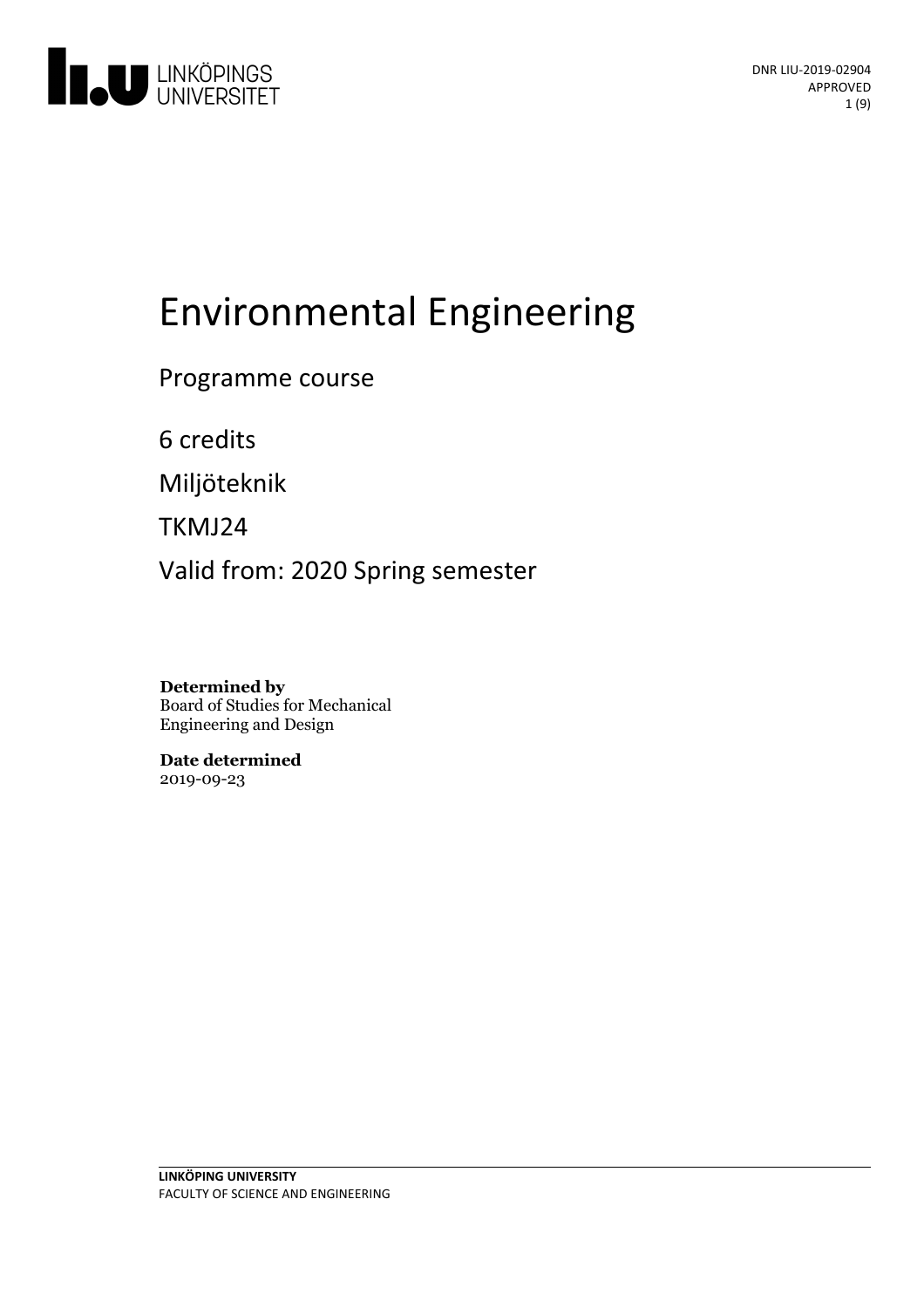# Main field of study

Energy and Environmental Engineering, Product Development, Mechanical Engineering

Course level

First cycle

## Advancement level

 $G_1X$ 

# Course offered for

- Master of Science in Energy Environment Management
- Master's Programme in Physics and Nanoscience
- Master of Science in Design and Product Development
- Master's Programme in Mathematics
- Master's Programme in Protein Science
- Master of Science in Electronics Design Engineering
- Master of Science in Mechanical Engineering
- Bachelor of Science in Civil Engineering
- Bachelor of Science in Engineering Electronics
- Bachelor of Science in Chemical Analysis Engineering
- Bachelor's Programme in Air Transportation and Logistics
- Computer Science and Engineering, M Sc in Engineering
- $\bullet$  Information Technology, M Sc in Engineering
- Chemical Biology, M Sc in Engineering
- Biomedical Engineering, M Sc in Engineering
- Computer Science and Software Engineering, M Sc in Engineering
- Applied Physics and Electrical Engineering International, M Sc in Engineering
- Applied Physics and Electrical Engineering, M Sc in Engineering
- Air Transportation and Logistics, Bachelor's Programme
- Civic Logistics, Bachelor's Programme
- Engineering Biology, M Sc in Engineering

## Entry requirements

Note: Admission requirements for non-programme students usually also include admission requirements for the programme and threshold requirements for progression within the programme, or corresponding.

# **Prerequisites**

At least one year study of engineering. Basic knowledge of chemistry.

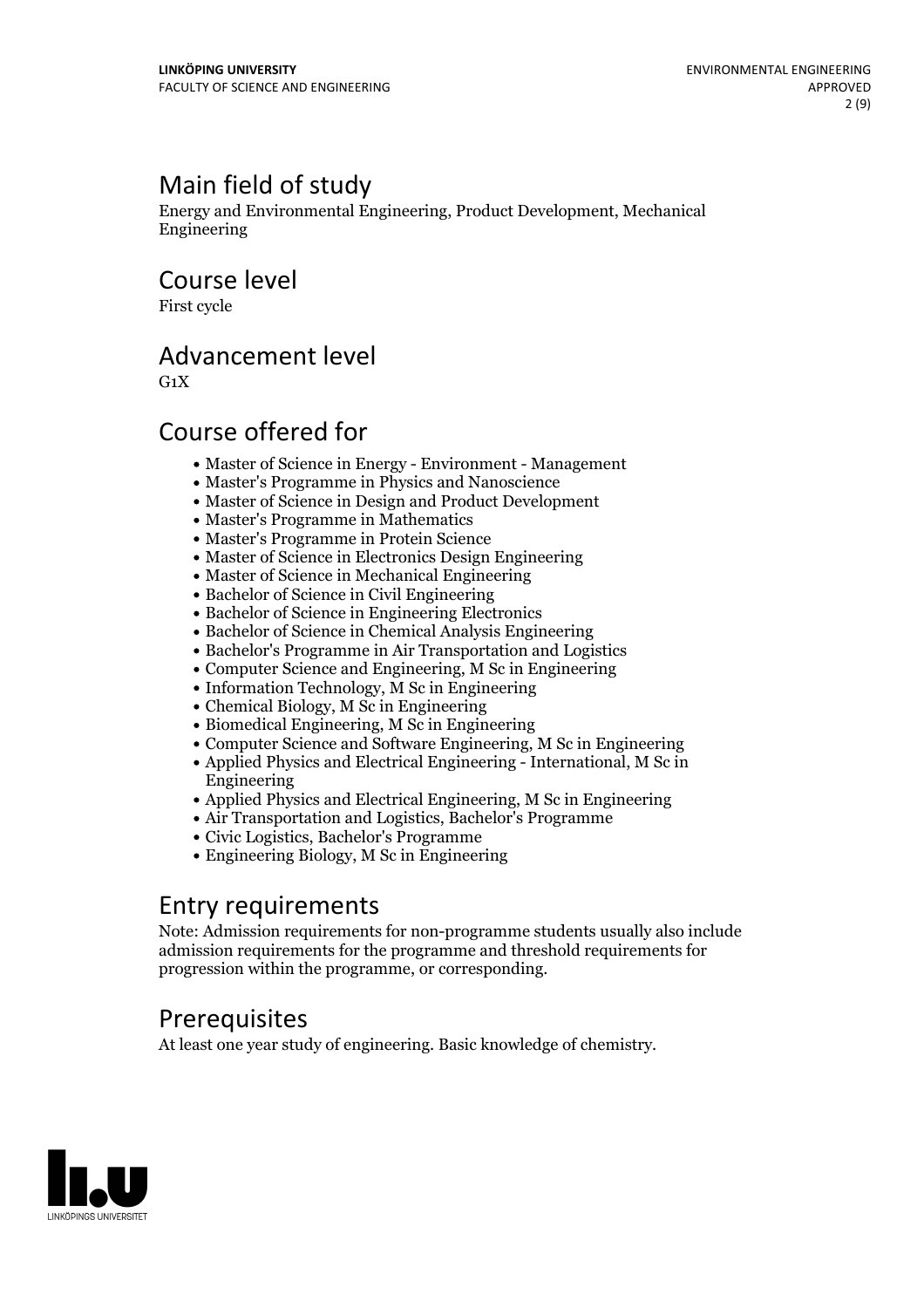# Intended learning outcomes

This course aims to contribute to knowledge and awareness about emergence of environmental problems and possible solutions of these problems. Focus is on the role of the engineer in proactive work to decrease environmental impact in relation to societal flows of material and energy. After successful completion of the course the student shall:

- Be able to describe the important environmental problems that has been presented during the course, and on an overall level, be able to describe the environmental and health effects these problems are causing,<br>• On an overall level, be able to describe the development within the
- environmental field, historically and today, and clarify how probable future scenarios concerning population growth and other societal development might affect the situation,<br>• Be able to apply the above mentioned knowledge by solving reality based
- case studies,<br>• Especially for important technical systems, be able to explain how they
- affect the environment, and through critical evaluation, explain how they
- can be adapted to reduce the environmental impact.<br>• Be able to describe central parts and characteristics of modern corporate environmental management.<br>• Be able to compile, present, and criticize a product report from a life cycle
- perspective,

# Course content

Emergence of and scientific background to environmental problems; sustainable development; environmental issues in relation to technical systems; technical, economical and political measures to solve environmental problems. The role of the engineer concerning the environment and sustainable development.

# Teaching and working methods

Lectures and assignments.

### Examination

| TEN <sub>1</sub> | A Written Examination    | 4 credits | U, 3, 4, 5 |
|------------------|--------------------------|-----------|------------|
|                  | UPG2 Approved assignment | 2 credits | U.G        |

### Grades

Four-grade scale, LiU, U, 3, 4, 5

### Other information

Supplementary courses: Miljömanagement, Industrial Ecology, Resource efficient **Products** 

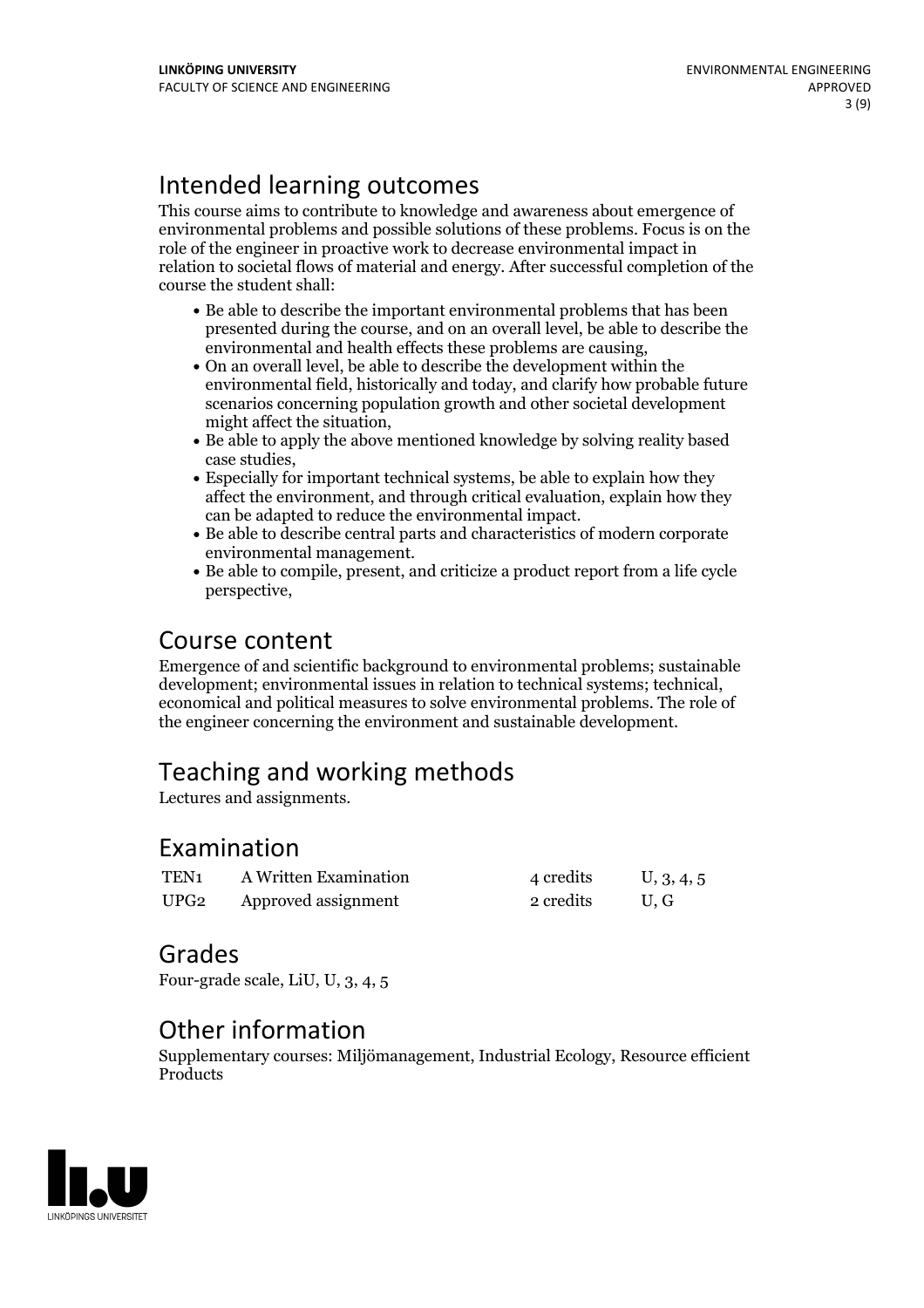### Department

Institutionen för ekonomisk och industriell utveckling

# Director of Studies or equivalent

Carina Sundberg

### Examiner

Carina Sundberg

# Course website and other links

# Education components

Preliminary scheduled hours: 45 h Recommended self-study hours: 115 h

# Course literature

#### **Books**

J. Ammenberg och O. Hjelm. (Redaktör), (2013) *Miljöteknik - för en hållbar utveckling.* Studentlitteratur ISBN: 978-91-44-09275-1

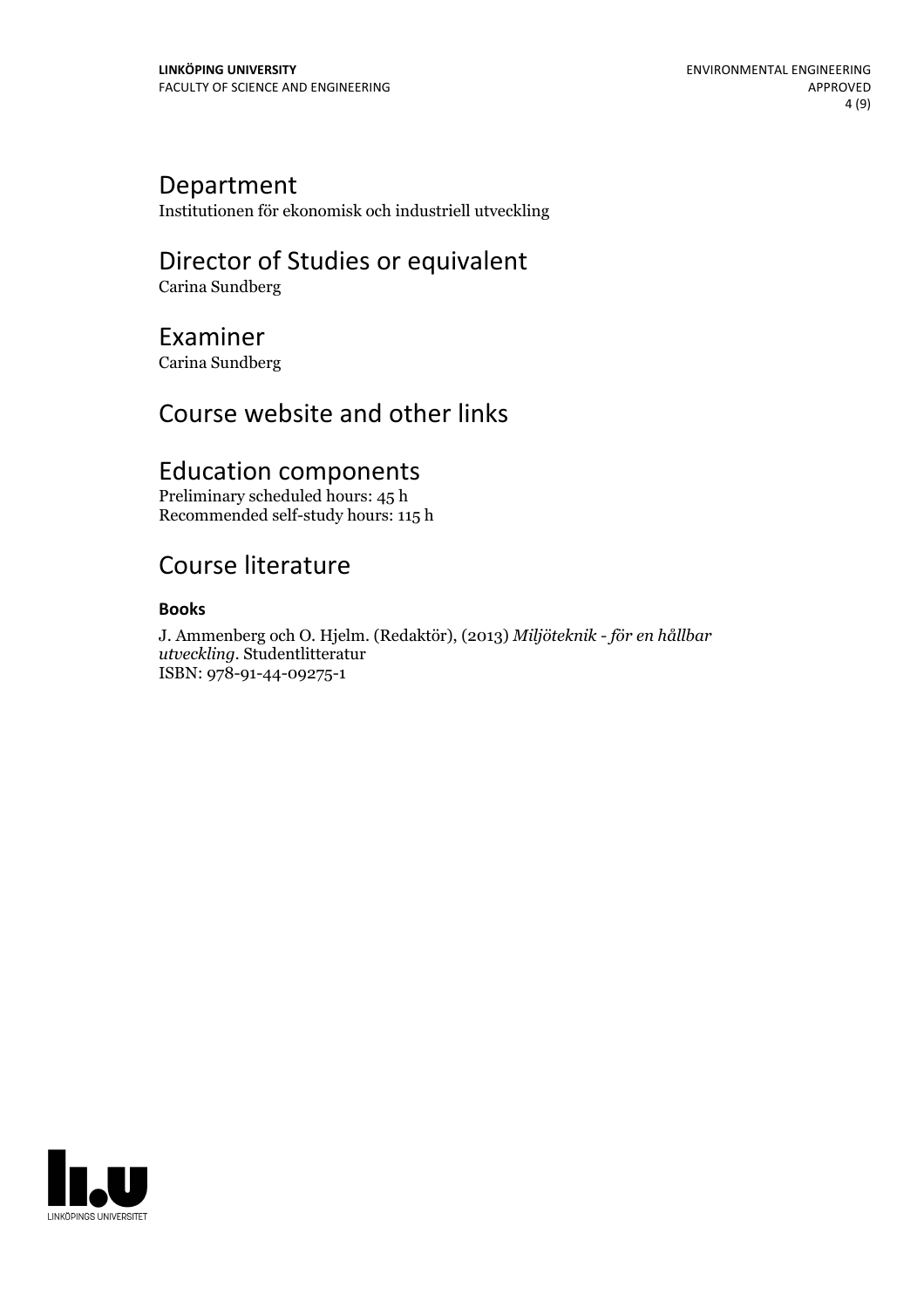# **Common rules**

### **Course syllabus**

A syllabus must be established for each course. The syllabus specifies the aim and contents of the course, and the prior knowledge that a student must have in order to be able to benefit from the course.

### **Timetabling**

Courses are timetabled after a decision has been made for this course concerning its assignment to a timetable module.

#### **Interrupting a course**

The vice-chancellor's decision concerning regulations for registration, deregistration and reporting results (Dnr LiU-2015-01241) states that interruptions in study are to be recorded in Ladok. Thus, all students who do not participate in a course for which they have registered must record the interruption, such that the registration on the course can be removed. Deregistration from <sup>a</sup> course is carried outusing <sup>a</sup> web-based form: https://www.lith.liu.se/for-studenter/kurskomplettering?l=en.

### **Cancelled courses**

Courses with few participants (fewer than 10) may be cancelled or organised in a manner that differs from that stated in the course syllabus. The Dean is to deliberate and decide whether a course is to be cancelled or changed from the course syllabus.

### **Guidelines relatingto examinations and examiners**

For details, see Guidelines for education and examination for first-cycle and second-cycle education at Linköping University, http://styrdokument.liu.se/Regelsamling/VisaBeslut/917592.

An examiner must be employed as a teacher at LiU according to the LiU Regulations for Appointments

(https://styrdokument.liu.se/Regelsamling/VisaBeslut/622784). For courses in second-cycle, the following teachers can be appointed as examiner: Professor (including Adjunct and Visiting Professor), Associate Professor (including Adjunct), Senior Lecturer (including Adjunct and Visiting Senior Lecturer), Research Fellow, or Postdoc. For courses in first-cycle, Assistant Lecturer (including Adjunct and Visiting Assistant Lecturer) can also be appointed as examiner in addition to those listed for second-cycle courses. In exceptional cases, a Part-time Lecturer can also be appointed as an examiner at both first- and second cycle, see Delegation of authority for the Board of Faculty of Science and Engineering.

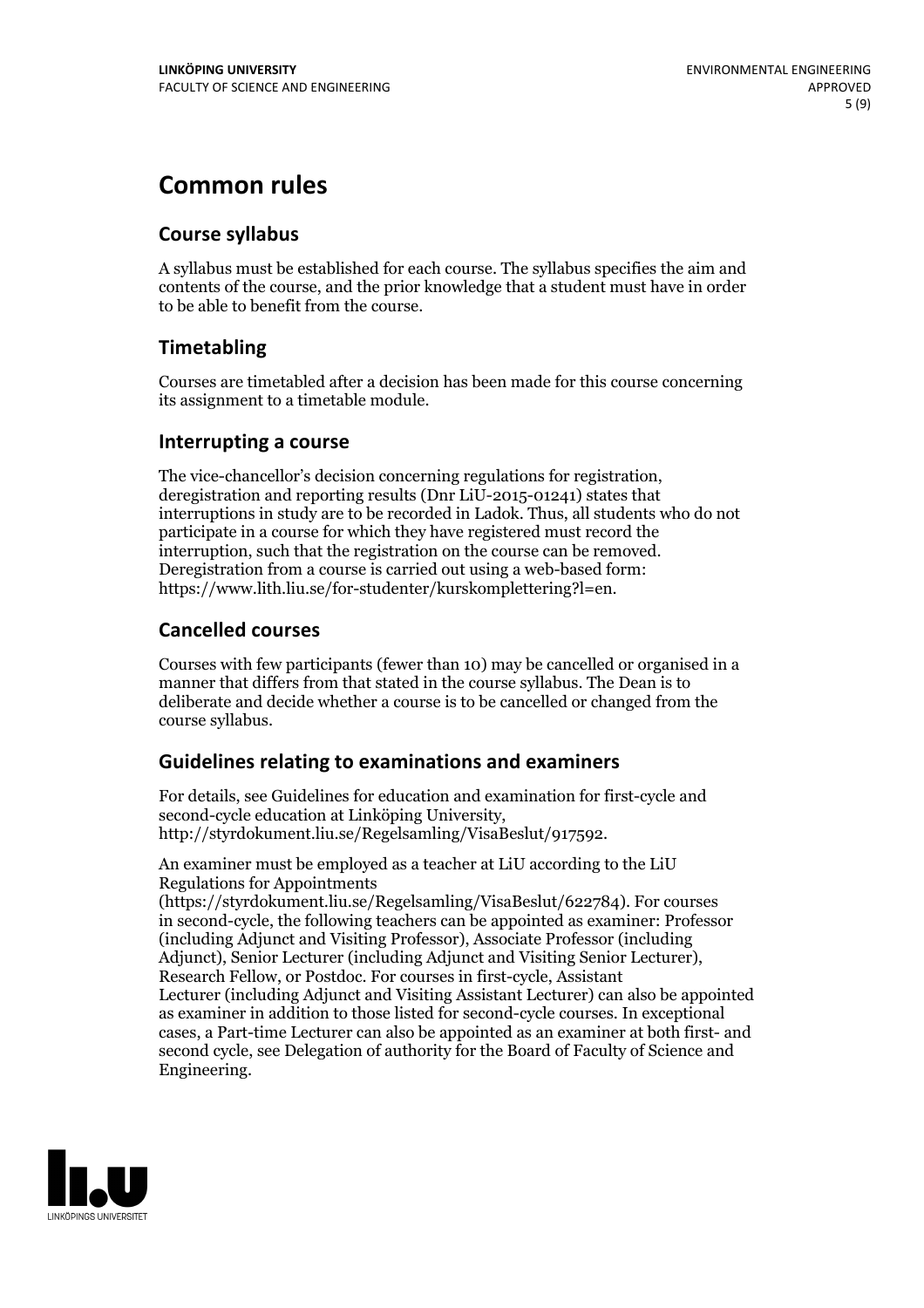#### **Forms of examination**

#### **Examination**

Written and oral examinations are held at least three times a year: once immediately after the end of the course, once in August, and once (usually) in one of the re-examination periods. Examinations held at other times are to follow a decision of the board of studies.

Principles for examination scheduling for courses that follow the study periods:

- courses given in VT1 are examined for the first time in March, with re-examination in June and August
- courses given in VT2 are examined for the first time in May, with re-examination in August and October
- courses given in HT1 are examined for the first time in October, with re-examination in January and August
- courses given in HT2 are examined for the first time in January, with re-examination in March and in August.

The examination schedule is based on the structure of timetable modules, but there may be deviations from this, mainly in the case of courses that are studied and examined for several programmes and in lower grades (i.e. 1 and 2).

Examinations for courses that the board of studies has decided are to be held in alternate years are held three times during the school year in which the course is given according to the principles stated above.

Examinations for courses that are cancelled orrescheduled such that they are not given in one or several years are held three times during the year that immediately follows the course, with examination scheduling that corresponds to the scheduling that was in force before the course was cancelled or rescheduled.

When a course is given for the last time, the regular examination and two re-<br>examinations will be offered. Thereafter, examinations are phased out by offering three examinations during the following academic year at the same times as the examinations in any substitute course. If there is no substitute course, three examinations will be offered during re-examination periods during the following academic year. Other examination times are decided by the board of studies. In all cases above, the examination is also offered one more time during the academic year after the following, unless the board of studies decides otherwise.

If a course is given during several periods of the year (for programmes, or on different occasions for different programmes) the board or boards of studies determine together the scheduling and frequency of re-examination occasions.

#### **Registration for examination**

In order to take an examination, a student must register in advance at the Student Portal during the registration period, which opens 30 days before the date of the examination and closes 10 days before it. Candidates are informed of the location of the examination by email, four days in advance. Students who have not

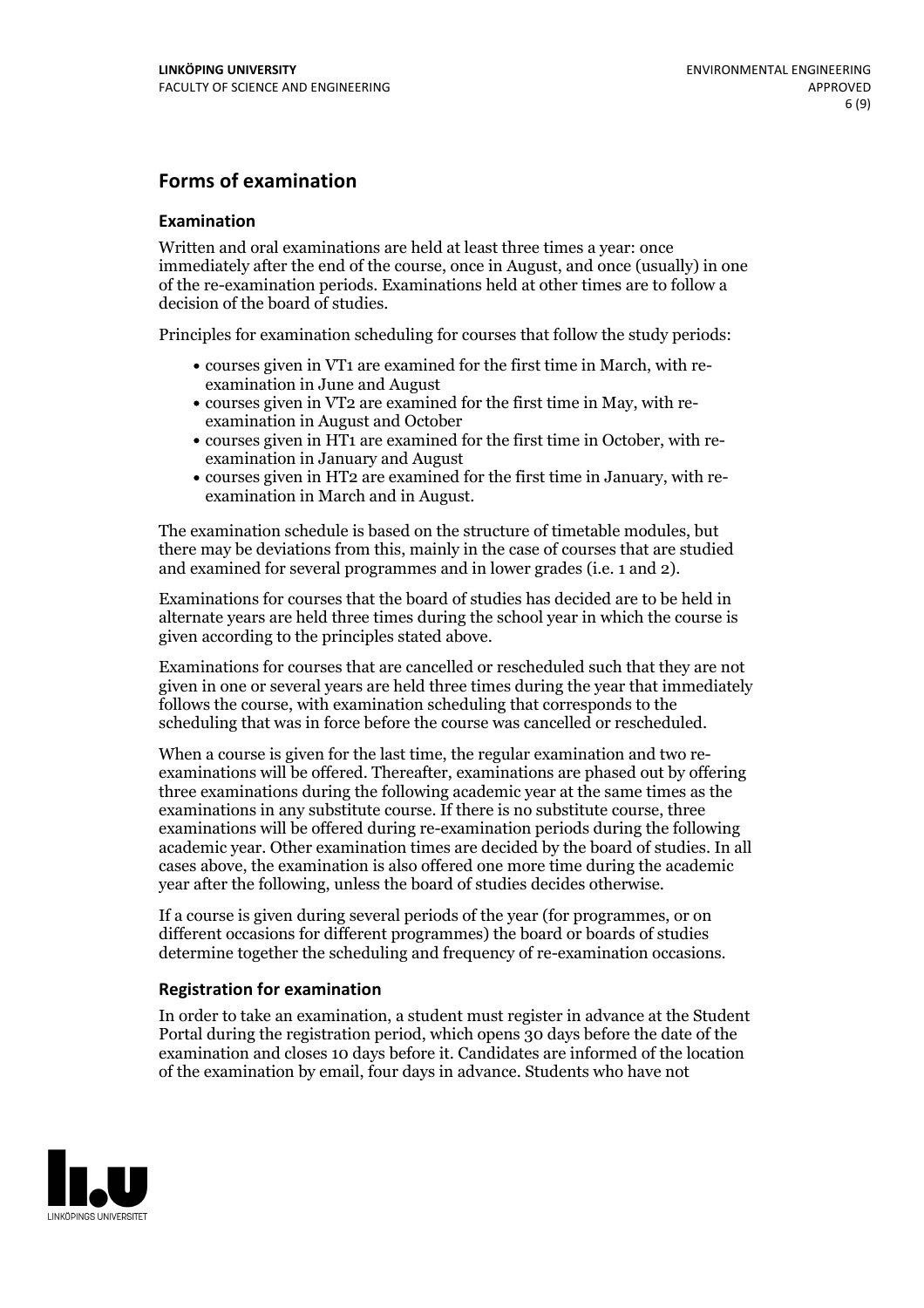registered for an examination run the risk of being refused admittance to the examination, if space is not available.

Symbols used in the examination registration system:

\*\* denotes that the examination is being given for the penultimate time.

\* denotes that the examination is being given for the last time.

#### **Code of conduct for students during examinations**

Details are given in a decision in the university's rule book: http://styrdokument.liu.se/Regelsamling/VisaBeslut/622682.

#### **Retakes for higher grade**

Students at the Institute of Technology at LiU have the right to retake written examinations and computer-based examinations in an attempt to achieve a higher grade. This is valid for all examination components with code "TEN" and "DAT". The same right may not be exercised for other examination components, unless otherwise specified in the course syllabus.

A retake is not possible on courses that are included in an issued degree diploma.

#### **Retakes of other forms of examination**

Regulations concerning retakes of other forms of examination than written examinations and computer-based examinations are given in the LiU guidelines

http://styrdokument.liu.se/Regelsamling/VisaBeslut/917592.

#### **Plagiarism**

For examinations that involve the writing of reports, in cases in which it can be assumed that the student has had access to other sources (such as during project work, writing essays, etc.), the material submitted must be prepared in accordance with principles for acceptable practice when referring to sources (references or quotations for which the source is specified) when the text, images, ideas, data,  $\vec{e}$  etc. of other people are used. It is also to be made clear whether the author has reused his or her own text, images, ideas, data, etc. from previous examinations, such as degree projects, project reports, etc. (this is sometimes known as "self- plagiarism").

A failure to specify such sources may be regarded as attempted deception during examination.

#### **Attempts to cheat**

In the event of <sup>a</sup> suspected attempt by <sup>a</sup> student to cheat during an examination, or when study performance is to be assessed as specified in Chapter <sup>10</sup> of the Higher Education Ordinance, the examiner is to report this to the disciplinary board of the university. Possible consequences for the student are suspension from study and a formal warning. More information is available at https://www.student.liu.se/studenttjanster/lagar-regler-rattigheter?l=en.

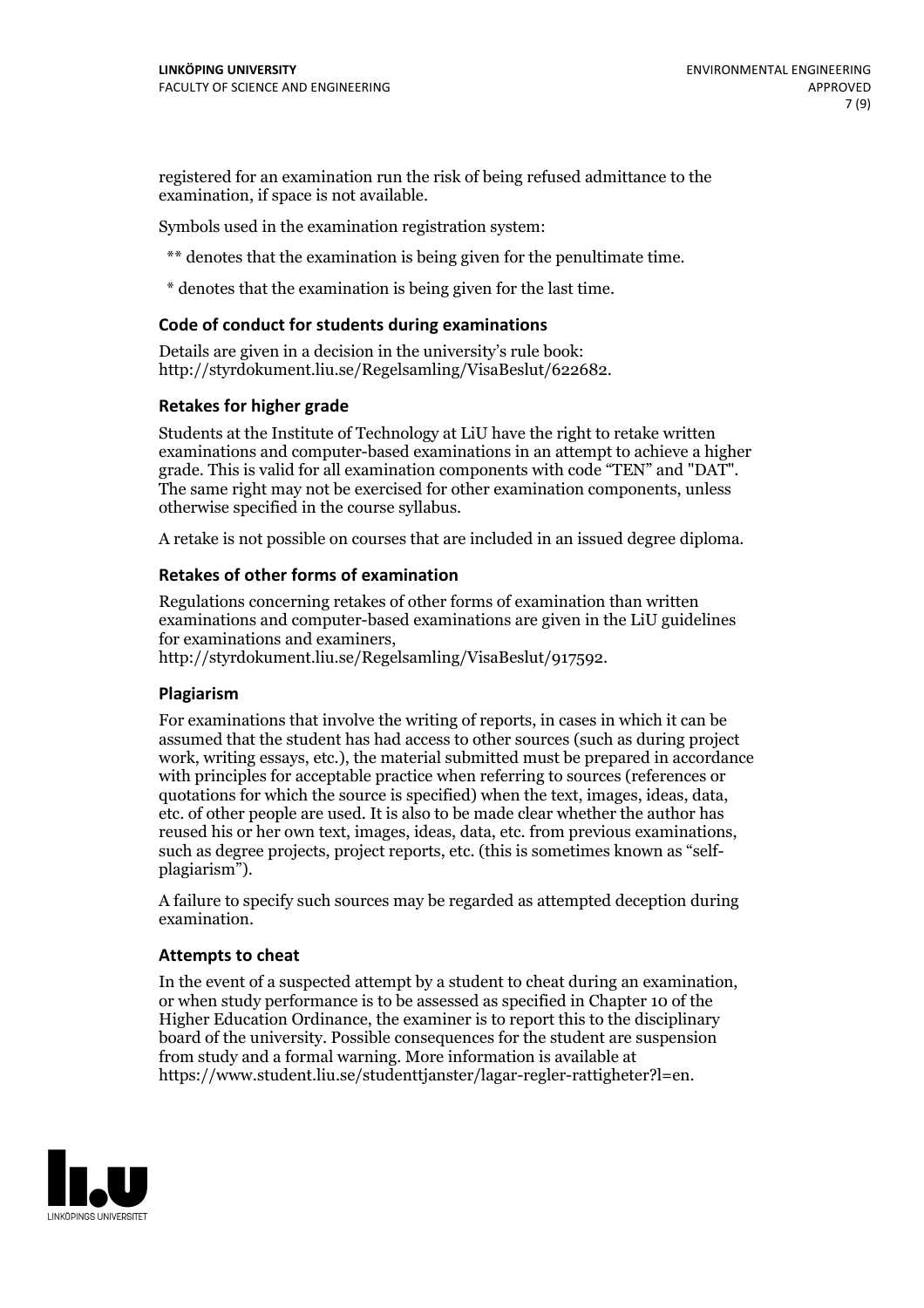#### **Grades**

The grades that are preferably to be used are Fail (U), Pass (3), Pass not without distinction  $(4)$  and Pass with distinction  $(5)$ .

- 1. Grades U, 3, 4, 5 are to be awarded for courses that have written
- examinations. 2. Grades Fail (U) and Pass (G) may be awarded for courses with <sup>a</sup> large degree of practical components such as laboratory work, project work and group work. 3. Grades Fail (U) and Pass (G) are to be used for degree projects and other
- independent work.

#### **Examination components**

- 
- 1. Grades U, 3, 4, <sup>5</sup> are to be awarded for written examinations (TEN). 2. Examination components for which the grades Fail (U) and Pass (G) may be awarded are laboratory work (LAB), project work (PRA), preparatory written examination (KTR), oral examination (MUN), computer-based
- examination (DAT), home assignment (HEM), and assignment (UPG). 3. Students receive grades either Fail (U) or Pass (G) for other examination components in which the examination criteria are satisfied principally through active attendance such as other examination (ANN), tutorial group (BAS) or examination item (MOM). 4. Grades Fail (U) and Pass (G) are to be used for the examination
- components Opposition (OPPO) and Attendance at thesis presentation (AUSK) (i.e. part of the degree project).

For mandatory components, the following applies: If special circumstances prevail, and if it is possible with consideration of the nature of the compulsory component, the examiner may decide to replace the compulsory component with another equivalent component. (In accordance with the LiU Guidelines for education and examination for first-cycle and second-cycle education at Linköping University, http://styrdokument.liu.se/Regelsamling/VisaBeslut/917592).

For written examinations, the following applies: If the LiU coordinator for students with disabilities has granted a student the right to an adapted examination for a written examination in an examination hall, the student has the right to it. If the coordinator has instead recommended for the student an adapted examination or alternative form of examination, the examiner may grant this if the examiner assesses that it is possible, based on consideration of the course objectives. (In accordance with the LiU Guidelines for education and examination for first-cycle and second-cycle education at Linköping University, http://styrdokument.liu.se/Regelsamling/VisaBeslut/917592).

The examination results for a student are reported at the relevant department.

### **Regulations (applyto LiU in its entirety)**

The university is a government agency whose operations are regulated by